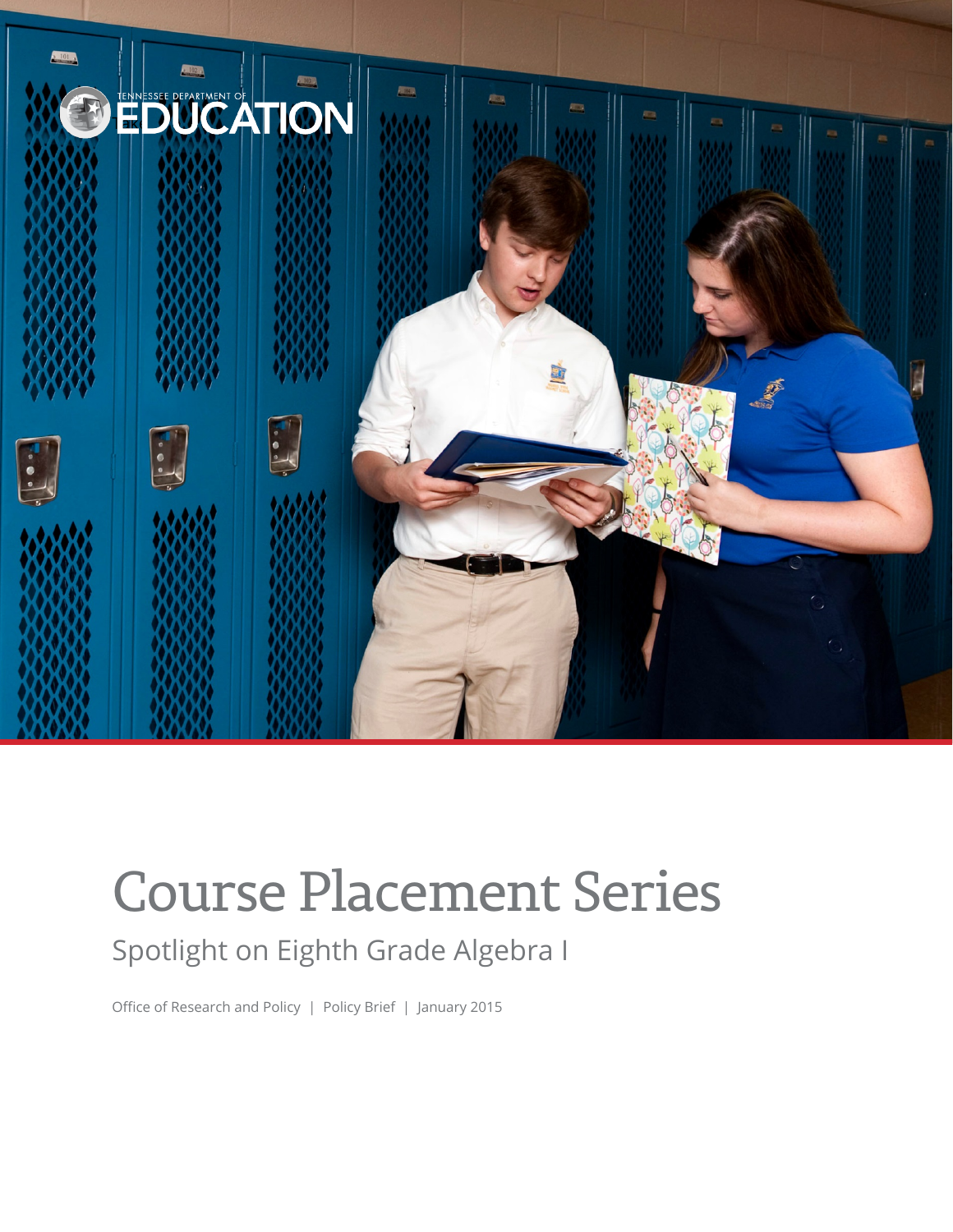# **Executive Summary**

The Tennessee Department of Education explored course enrollment patterns in an effort to better understand in which courses students are enrolling and whether course enrollment policies and procedures are promoting students' interests. This memo focuses on eighth grade Algebra I enrollment, which can propel students to take more rigorous math courses in high school, higher ACT scores, and college outcomes such as majoring in Science, Technology, Engineering or Mathematics (STEM) and degree completion.

#### *Key Findings*

- Most students who take advanced math courses, such as Calculus or other AP or IB math courses, took Algebra I in eighth grade.
- Eighth grade Algebra I enrollment in Tennessee has decreased over the past four years, going from 31 percent in 2009-10 to 15 percent in 2013-14. During this same period, national enrollment in eighth grade Algebra I has remained steady at around 30 percent.
- Almost all of the top third of students on seventh grade math TCAP scores pass the Algebra I End of Course exam regardless of when they take Algebra I. Yet, less than half of students who are "Algebra I Ready" at the end of seventh grade are enrolled in Algebra I in eighth grade.
- Prepared students who are placed in Algebra I in eighth grade outperformed their peers on the math sections of Explore, PLAN, and ACT with the gap increasing over time.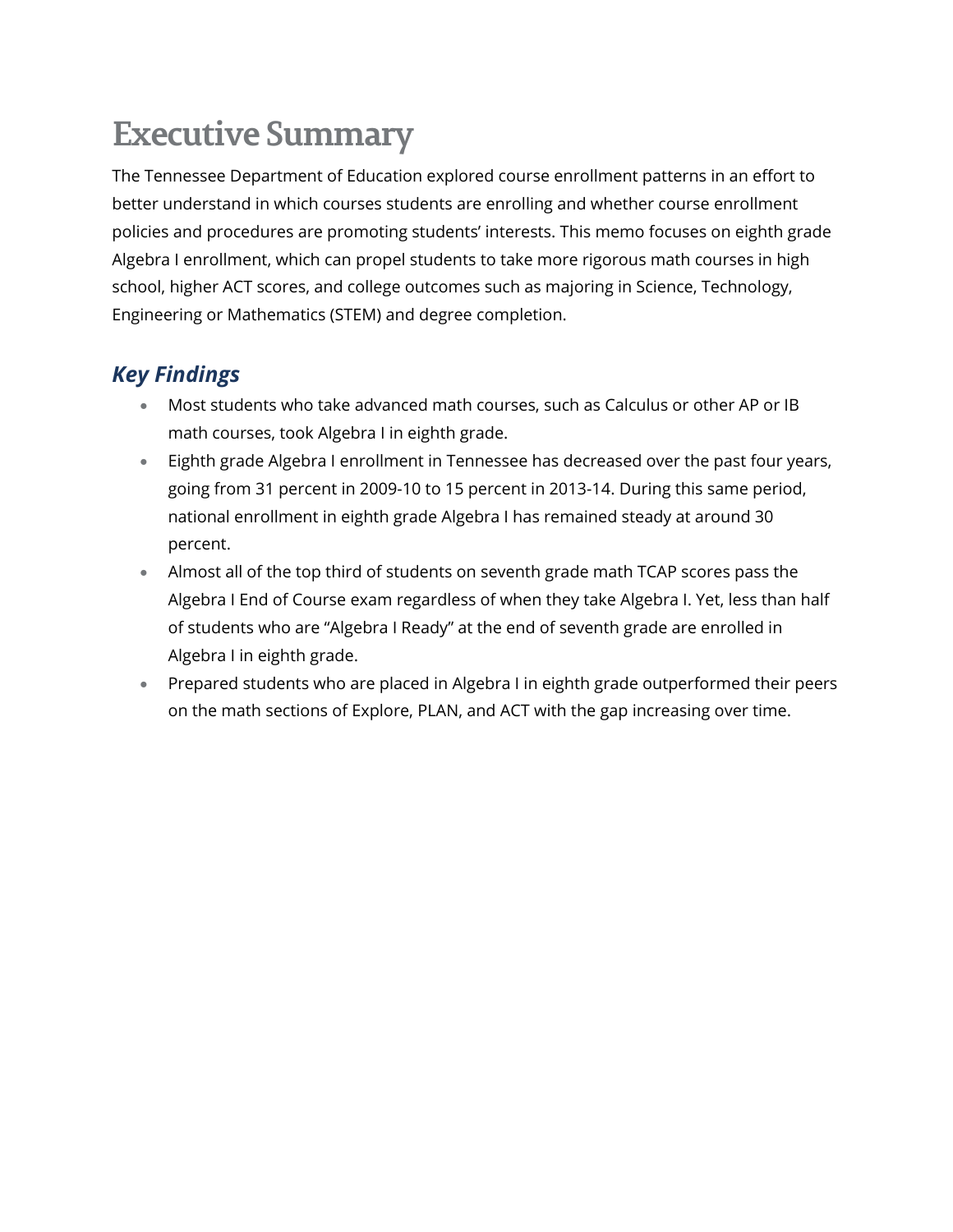### **Course Placement: Spotlight on Eighth Grade AlgebraI**

#### *Introduction*

Research has found that taking more rigorous math courses in high school is associated with college acceptance, attendance and graduation; majoring in Science, Technology, Engineering or Mathematics (STEM); and future employment income.<sup>[1](#page-2-0)</sup> Yet, few Tennessee students are enrolling in higher level math courses. In 2013-14, fewer than 10 percent of Tennessee students took Calculus before graduating from high school.

*Few Tennessee students are enrolling in higher level math courses.*

One means of increasing the number of students taking more advanced

math courses is placing prepared students into Algebra I in eighth grade. Because of the sequential nature of mathematics course work, students who take Algebra I in eighth grade have the opportunity to enroll in more advanced courses in high school. To reach advanced math courses, such as Calculus or advanced placement math, students either need to take Algebra I before reaching high school or "double up" by taking two math courses in a year (see Figure 1).





<span id="page-2-0"></span><sup>1</sup> Adelman, C. (2006). The toolbox revisited: Paths to degree completion from high school through college. Washington, DC: U.S. Department of Education; Klepfur, K. & Hull, J. (2012). High school rigor and good advice: Setting up students to succeed. Alexandria, VA: Center for Public Education; Rose, H., & Betts, J. R., (2004). The effect of high school courses on earnings. *Review of Economics and Statistics, 86*(2), 497-513.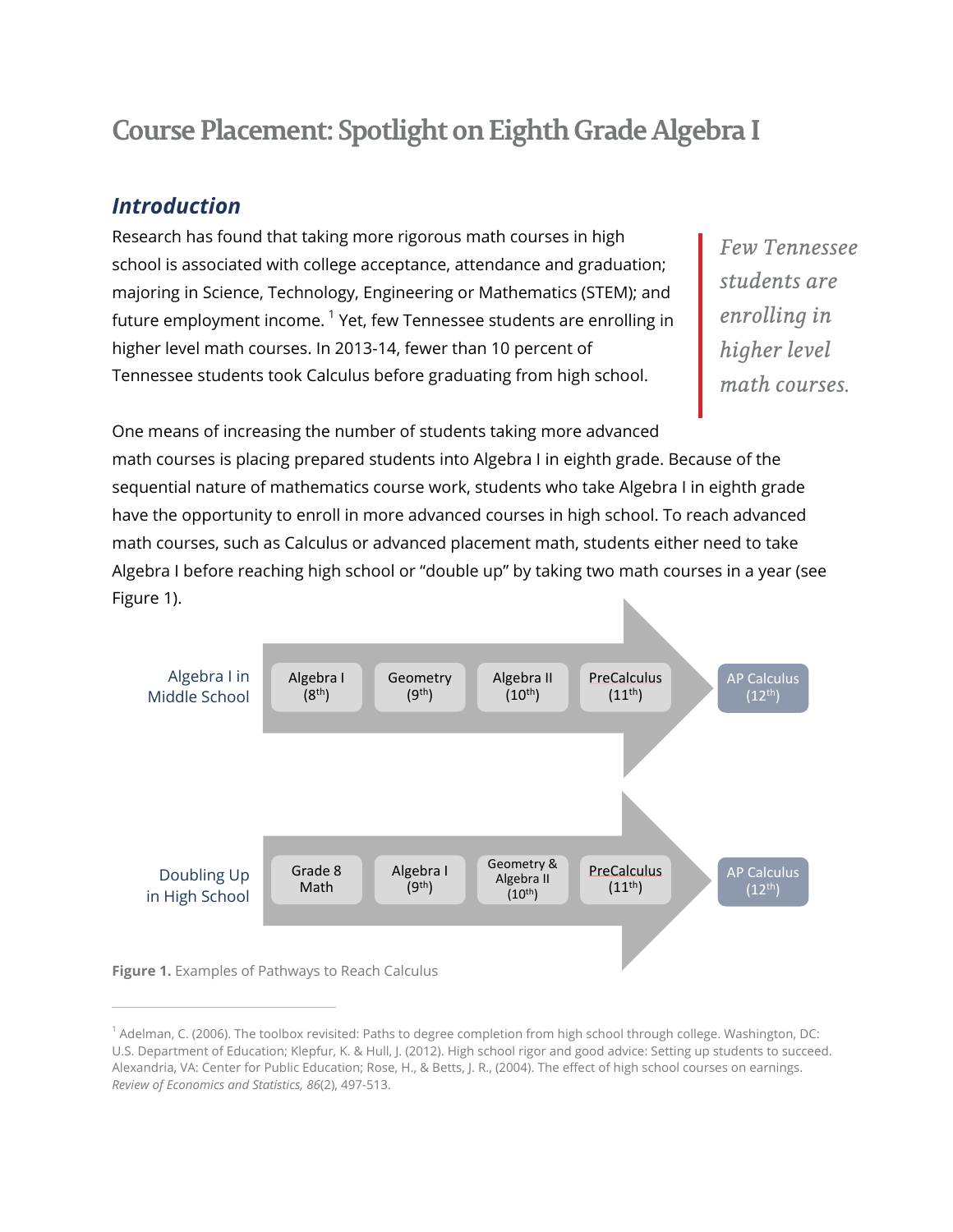Of these two pathways to advanced math, taking Algebra I before high school is the most prevalent. Of the graduating students in 2012-13 who took an advanced math course, such as Calculus or other Advanced Placement math, 70 percent took Algebra I in eighth grade.<sup>[2](#page-3-0)</sup> Thus, enrolling in Algebra I before high school is a critical determinate of whether a student will have the opportunity to go on to advanced math.

#### *How Many Tennessee Students are Enrolling in Algebra I in Eighth Grade?*

Eighth grade Algebra I enrollment in Tennessee has decreased significantly over time, going from 31 percent in 2009-10 to 15 percent in 2013-14 (Figure 2). Furthermore, the gap in eighth grade Algebra I enrollment between economically disadvantaged students and their non*Eighth grade Algebra I enrollment in Tennessee has decreased significantly over time.*

economically disadvantaged peers has increased from 9 to 13 percent. According to data from the NAEP, during this same period national enrollment in eighth grade Algebra has remained steady at around 30 percent.



**Figure 2.** Percent of Students Enrolled in Eighth Grade Algebra I over Time

<span id="page-3-0"></span> $^2$  The other 30 percent "doubled up" by taking two courses in a year $^2$ , took AP Statistics immediately after Algebra II, or skipped courses in the sequence.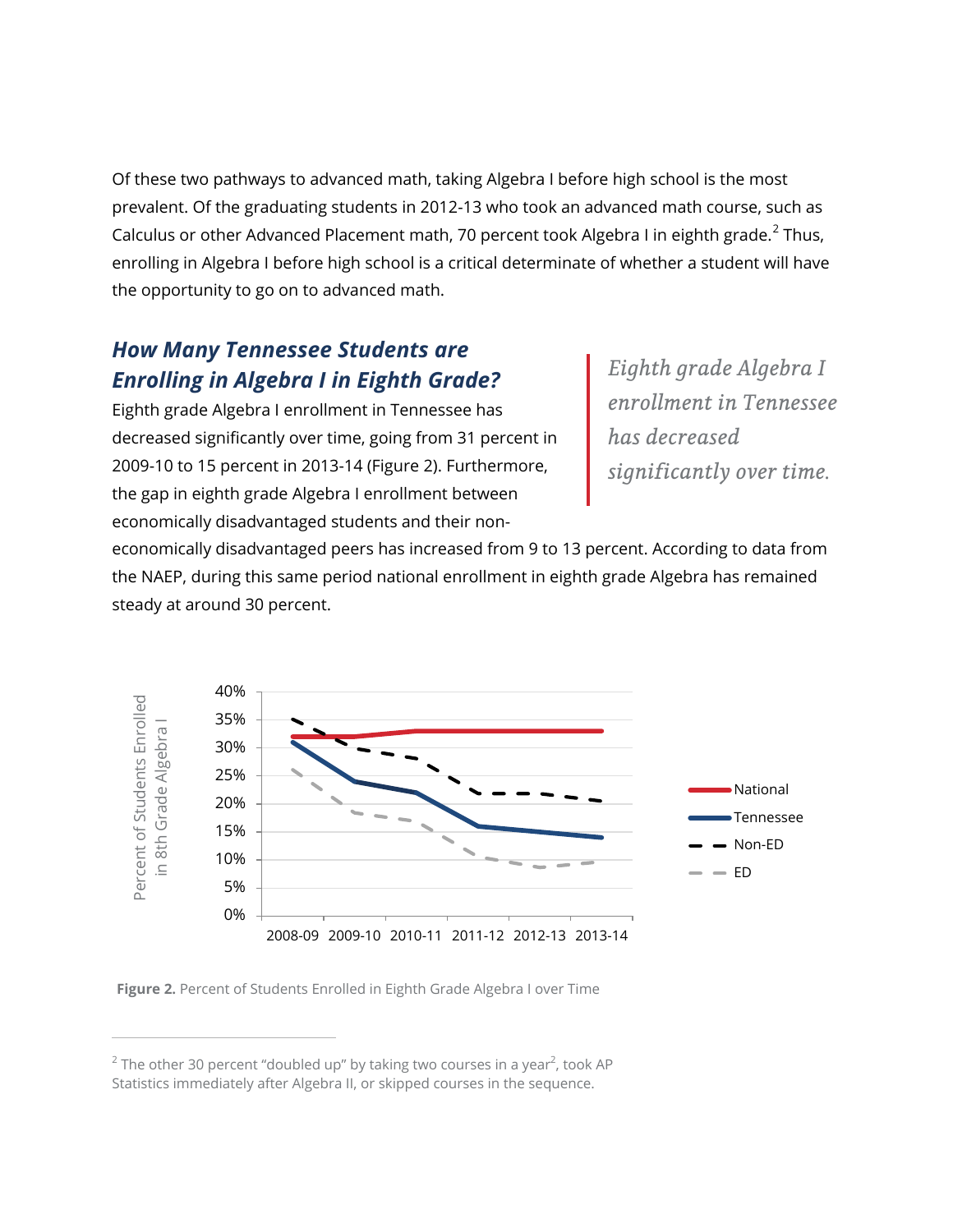#### *Who is Enrolling in Algebra I in Eighth Grade?*

Given the declines in Tennessee student enrollment in eighth grade Algebra, we next investigated who is enrolling in the course. In 2013- 14, most students enrolled in Algebra I in eighth grade scored advanced or proficient on their seventh grade math TCAP. Still, half of students who scored Advanced on their seventh grade math TCAP were not enrolled in eighth grade Algebra I.

*Half of students who scored Advanced on their seventh grade math TCAP were not enrolled in eighth grade Algebra I.*



**Figure 3.** Percent of Students Enrolled in Eighth Grade Algebra I or Math by Seventh Grade Performance Level

#### *Who is Prepared for Algebra I in Eighth Grade?*

<span id="page-4-0"></span> $\overline{a}$ 

Preparedness for advanced courses like Algebra I in eighth grade depends on a variety of factors, like prior achievement, study skills, and home support. We used seventh-grade math test scores as one indicator of readiness for Algebra in eighth grade. In 2011-12, 98 percent of the top third of students<sup>[3](#page-4-0)</sup> on the seventh grade math TCAP passed their Algebra I End of Course exam (EOC) regardless of when they took Algebra I. This suggests that students scoring in the top third on their seventh grade math TCAP would experience success in Algebra I in eighth grade are therefore considered as "Algebra I Ready."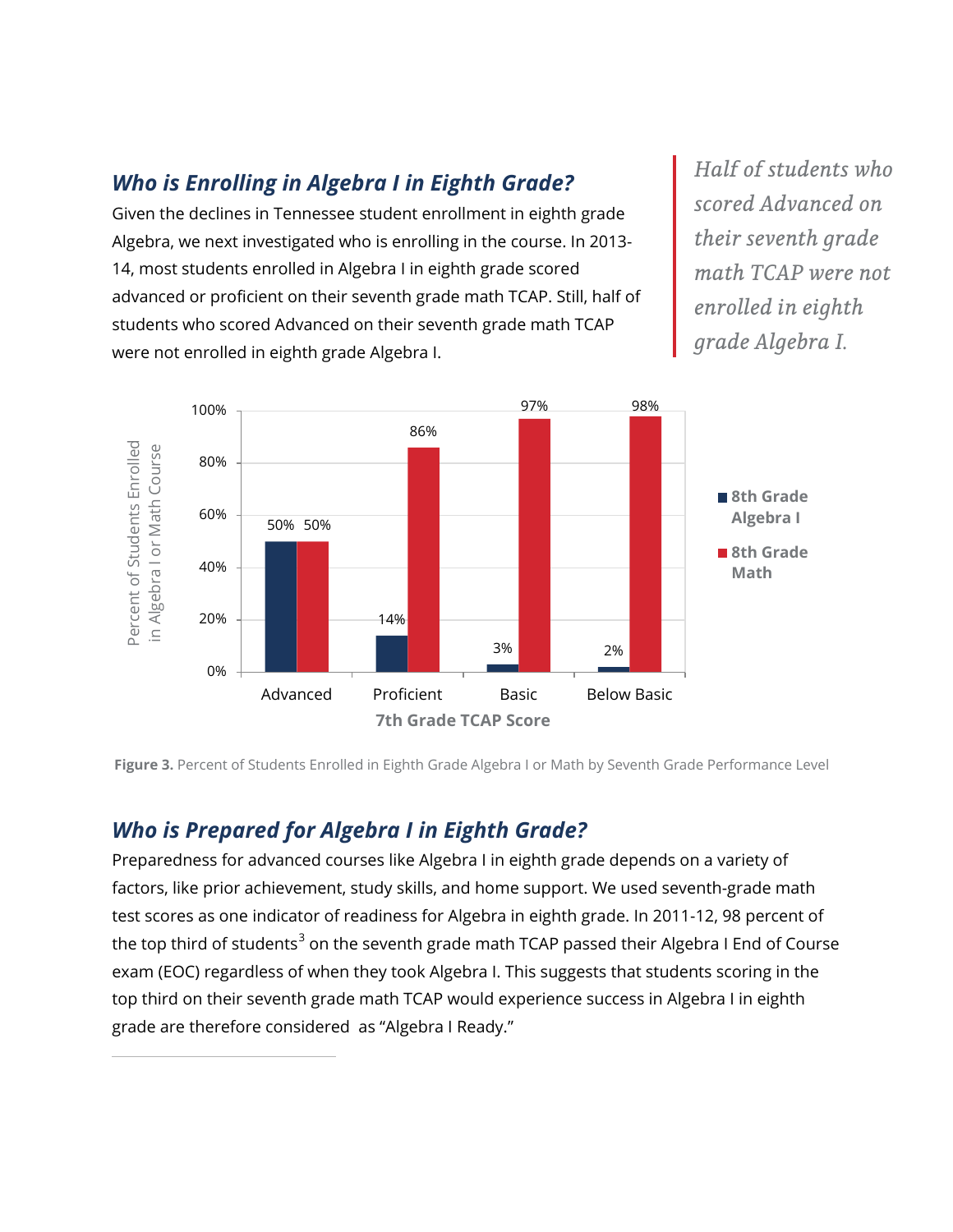

**Figure 4.** Top Third of Seventh Grade Math Students Pathways to Algebra I

#### *If the Student is Prepared, Does When a Student Takes Algebra I Matter?*

In addition to later opportunities to take advanced math courses, research on early access to Algebra I has generally found a positive effect on math achievement. [4](#page-5-0) Our data show that prepared students who are placed in Algebra I in eighth grade outperformed their performance-level peers on the math sections of Explore, Plan, and ACT with the gap increasing over time.

*Prepared students who are placed in Algebra I in eighth grade outperformed their performance-level peers on the math sections of Explore, PLAN, and ACT.*



**Figure 5.** Test Scores of Top Third of Students from Seventh Grade TCAP

<span id="page-5-0"></span><sup>4</sup> Attewell, P., & Domina, T. (2008). Raising the bar: Curricular intensity and academic performance. *Educational Evaluation and Policy Analysis, 30*(1), 51-71; Gamoran, A., & Hannigan, E. C., (2000). Algebra for everyone? Benefits of college-preparatory mathematics for students with diverse abilities in early secondary school. *Educational Evaluation and Policy Analysis, 22*(3), 241-254; Spielhagen, F. R. (2006). Closing the achievement gap in math: The long-term effects of eighth-grade algebra. *Journal of Advanced Academics, 18*(1), 34-59.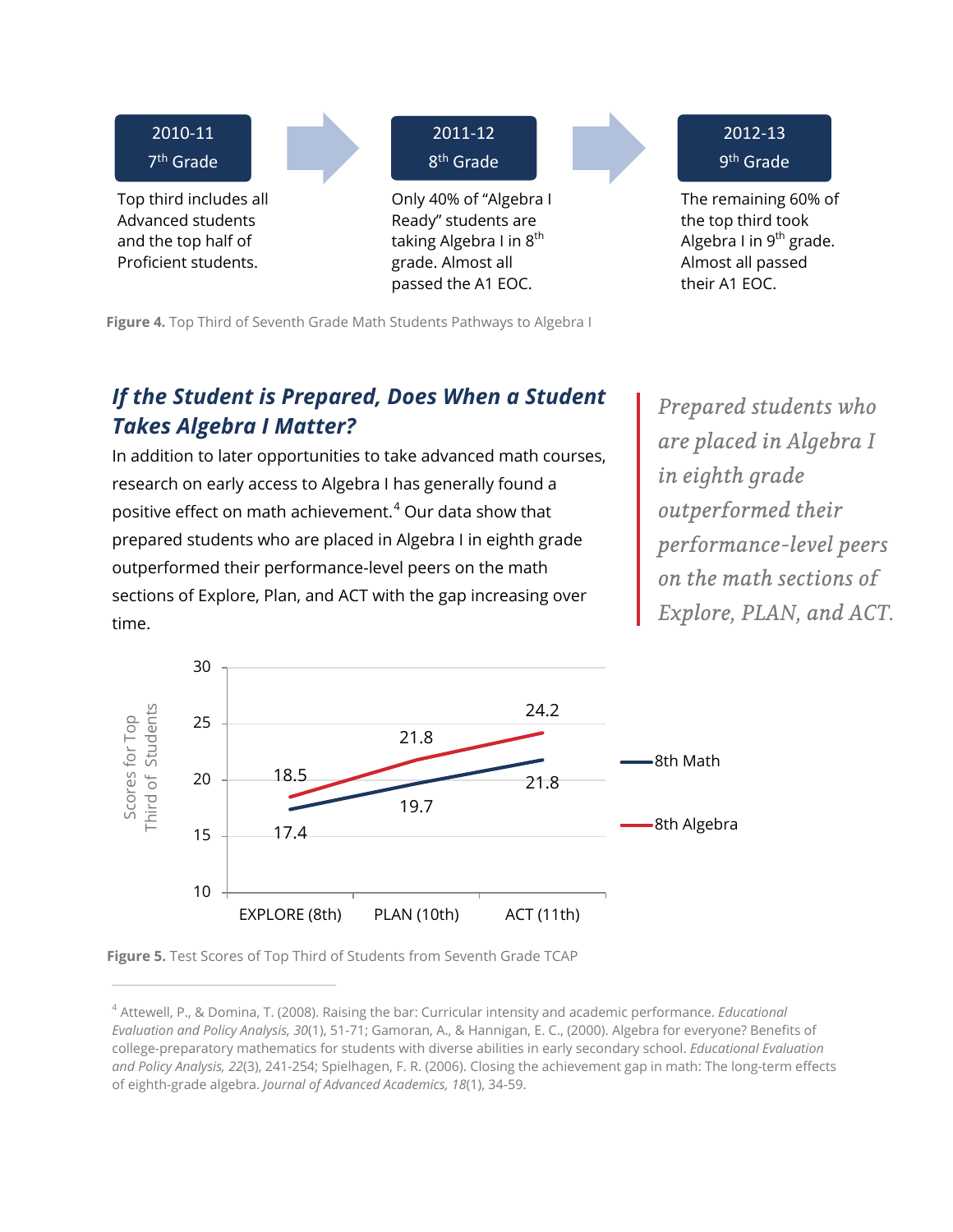#### *Why Aren't Prepared Students Enrolling in Eighth Grade Algebra I?*

Many districts do not place any eighth grade students in Algebra I and the number of districts offering Algebra I in eighth grade has declined over time. While this memo does not delve into the reasons why enrollment has declined, we acknowledge that a number of factors could explain this decline including standards shifts, state accountability policy changes, licensure requirements, and teaching capacity.

Even if an "Algebra I Ready" student is in a district that places eighth grade students in Algebra I, they may not be in a school that does.<sup>[5](#page-6-0)</sup> Furthermore even if "Algebra I Ready" students have school access to Algebra I in eighth grade, they may not have been enrolled. Only 31 percent of prepared, economically disadvantaged students were enrolled in Algebra I in eighth grade in 2013-14, while 41 percent of prepared, non-economically disadvantaged students were enrolled (see Figure 6).



**Figure 6.** Percent of "Algebra I Ready" Students Who Have Access to and Enroll in Eighth Grade Algebra I

<span id="page-6-0"></span> $5$  District access is defined as being in a district that enrolls at least one student in Algebra I in  $8<sup>th</sup>$  grade. Similarly, school access is defined as a school that enrolls at least one student in Algebra I in  $8^{th}$  grade.